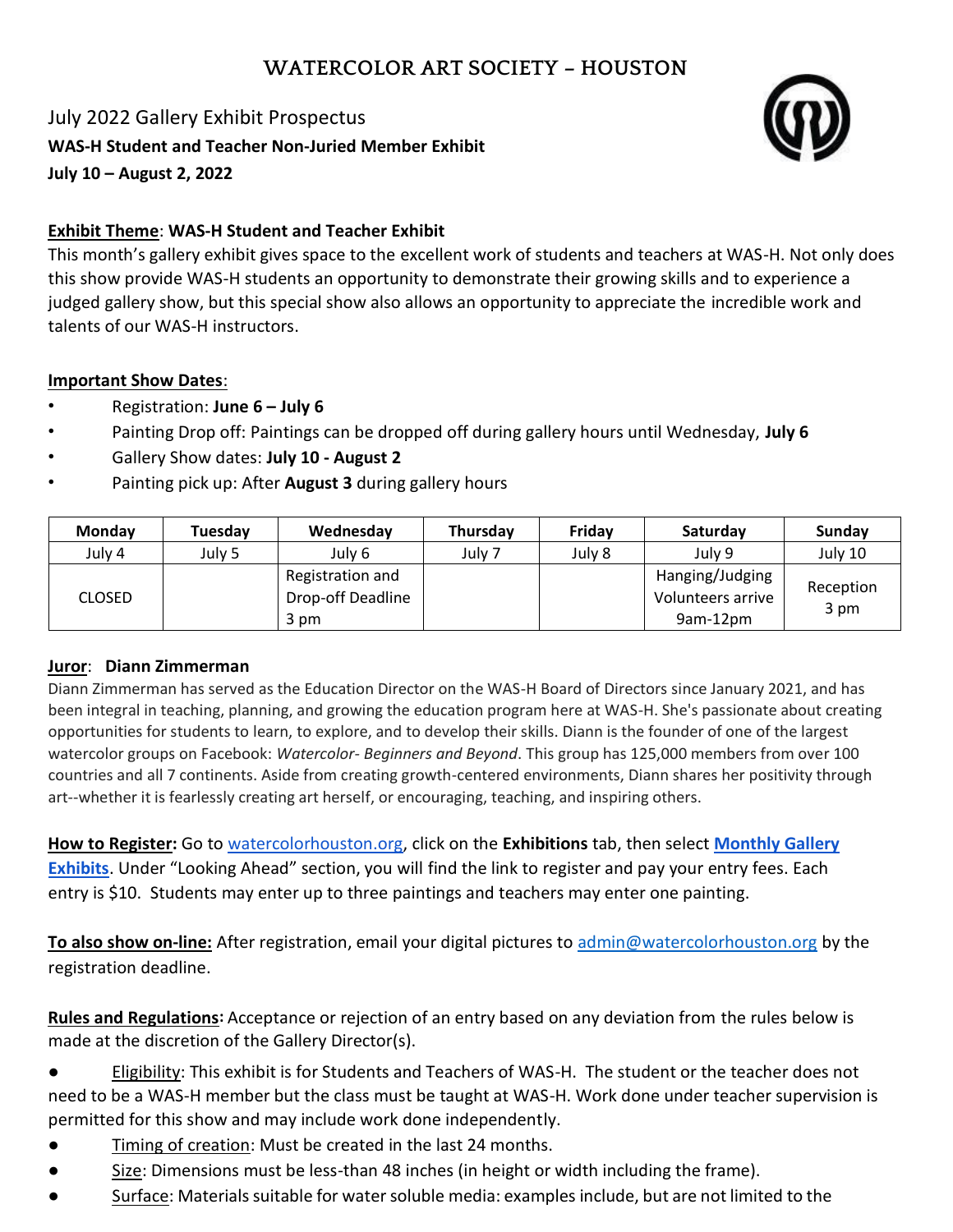following: Paper, Yupo, Aquabord, Claybord, Gessobord (with or without cradle), illustration or art board, rice paper, or canvas.

● Media: At least 80% of the painting must be water-soluble media, which includes watercolor, acrylic, gouache, egg tempera, pencils, pastels, wax with varnish, accents, or resists, charcoal, graphite, iridescent paints or gold/metal leaf.

● Collage is allowed as long as water media is the dominant element. No restrictions on collage source.

● Original Work as a Student: Work must be artist's original handwork, with teacher input allowed. No copies or giclees.

**•** Credits: Students are encouraged to acknowledge their instructors by including the information at time of registration.

Your art is **not** eligible for entry if:

- If you've received a 1st, 2nd, or 3rd place in any WAS-H exhibit including previous student shows.
- If you've previously been accepted into the juried shows AME, and IWE.
- It is a copy of someone else's art, other than compositions created in class by a credited instructor.
- It was re-painted from a previous winning image.
- It was created from a photo that was copyright protected.

## **Rules for Framing**:

- To ensure the protection of your artwork for in-Gallery shows, paintings require protection.
- Framed art can be mounted on a mat and framed under plexiglass. No glass allowed.
- Varnished, waxed, or other fixatives are allowed (instead of plexiglass).
- Frames must be wired across the back, capable of being hung from a single point.
- Sawtooth hangers are not allowed.
- If framed, the frame should be simple metal or wood no wider that 2".

● Mat and liner (if used) must be white and defined as such in its color spec. This should a bright or neutral white. No warm, off-white, creamy, yellowish or other hint of color.

- Cradle with fixative is also allowed if it is wired across the back.
- Specific sizing or fixative media used is at the discretion of the Gallery Director.
- WAS-H is not liable for damage before, during or after the exhibit.

# **Gallery Sales:**

- Paintings may be listed for sale or not for sale (NFS).
- Gallery donation is 25%
- Sales tax is charged for all gallery sales.
- Artist is responsible for any shipping costs or delivery fees.
- All sales of paintings during the exhibit will be handled by WAS-H.
- Interested buyers: call WAS-H at 713-942-9966 or email [admin@watercolorhouston.org](mailto:admin@watercolorhouston.org)

# **Teacher Appreciation Exhibit**

- Teachers are invited to exhibit one painting each that will be displayed but not be part of the judging.
- Must be framed as outlined above.
- No entry fee required for teacher paintings exhibited in this show.
- Works may be offered for sale.

### **International Award Winners only:**

- Winners outside the United States must complete a W-9 Form
- Payment may have up to 30% withheld, if required by IRS regulations.